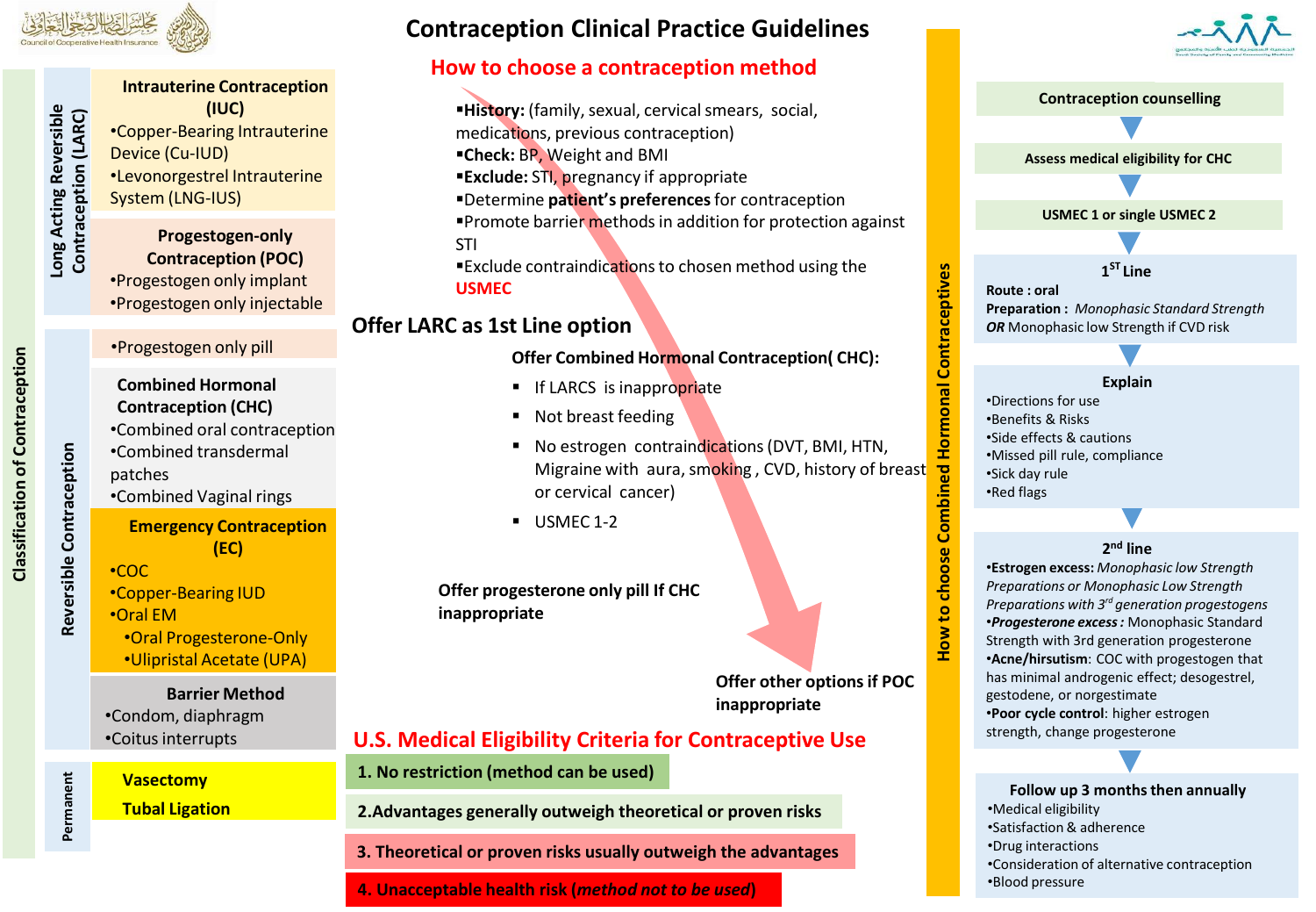|                                          | <b>Copper-Bearing Intrauterine Device (Cu-IUD)</b>                                                                                                                                                                                                                                                                                                                                                                                            | Levonorgestrel Intrauterine System (LNG-IUS)                                                                                                                                                                                                                                                                                                                    |
|------------------------------------------|-----------------------------------------------------------------------------------------------------------------------------------------------------------------------------------------------------------------------------------------------------------------------------------------------------------------------------------------------------------------------------------------------------------------------------------------------|-----------------------------------------------------------------------------------------------------------------------------------------------------------------------------------------------------------------------------------------------------------------------------------------------------------------------------------------------------------------|
| <b>Example</b>                           | •1st Line (10-year license): Copper T380 A®<br>•2nd Line (5-year license): Copper T380 ®, 7 MED 380, Nova T380                                                                                                                                                                                                                                                                                                                                | 1st Line (5- year license): Mirena®                                                                                                                                                                                                                                                                                                                             |
| <b>Indication</b>                        | Contraception                                                                                                                                                                                                                                                                                                                                                                                                                                 | Contraception, menorrhagia(Mirena® preferred), part of HRT Effective for 4 y                                                                                                                                                                                                                                                                                    |
| <b>Timing of insertion</b>               | Anytime, best of to avoid heavy days of the period. Best fitted after end of<br>period & before calculated time of implantation . Post delivery 4-6 weeks                                                                                                                                                                                                                                                                                     | Insert within 7 days of onset of menstruation OR Anytime if reasonably<br>certain women is not pregnant OR Anytime if replacement OR<br>At least 4 weeks post delivery                                                                                                                                                                                          |
| Back up<br>contraception<br>requirements | Initiation: none needed Switching : none needed<br>Replacement: none<br>Removal: : removal after day 3 of the menstrual cycle another method of<br>contraception should be used for at least 7 days after removal if had<br>intercourse                                                                                                                                                                                                       | Initiation: 7 days; only needed if > 7 days after starting menstruation<br>Switching: 7 days; only needed if > 7 days after starting menstruation<br>Replacement: 7 days contraception prior to removal Removal: 7 days of<br>contraception after removal                                                                                                       |
|                                          | Examination & monitoring requirements: Gynecological examination before insertion, 6-8 weeks after then annually                                                                                                                                                                                                                                                                                                                              |                                                                                                                                                                                                                                                                                                                                                                 |
| Side effects &<br>counselling            | Device related : slight increase risk of ectopic pregnancy & pelvic infection (<br>risk increased mainly in first 20 days), uterine injury, epilepsy (risk of fits on<br>insertion), hemorrhage on insertion, very small risk of uterine perforation (<br>ladies must be taught how to check threads and report s & s of perforation<br>promptly).<br>Menstrual cycles : can cause menstrual irregularities, mainly heavy periods             | Device related : same as Cu-IUD<br>Menstrual cycles : irregular, prolonged or infrequent menstrual bleeding in<br>first 3-6 m (may persist in some patients)<br>Progestogen side effects usually resolve in few months( breast abnormalities,<br>depression, hirsutism, decreased libido, nervousness, ovarian cyst, weight<br>loss. Uncommon (alopecia, edema) |
| <b>Contraindications</b>                 | USMEC4: Distorted uterine cavity , Cervical cancer awaiting treatment (initiation), Endometrial cancer(initiation), Gestational trophoblastic disease (Persistently<br>elevated ß-hCG levels or malignant disease), Immediately post-septic abortion, Current Pelvic inflammatory disease (initiation), Puerperal sepsis, Pregnancy,<br>Current purulent cervicitis or chlamydial infection or gonorrhea (initiation), Pelvic TB (initiation) |                                                                                                                                                                                                                                                                                                                                                                 |
|                                          | <b>USMEC 3</b> Gestational trophoblastic disease(Decreasing or undetectable ß-hCG<br>levels), AIDS or on Antiretroviral therapy (initiation), Complicated Solid organ<br>transplantation, Severe thrombocytopenia (initiation), Pelvic TB (                                                                                                                                                                                                   | <b>USMEC 3:</b> same as Cu-IUD besides, Current and history of IHD (continuation),<br>Hepatocellular adenoma, Malignant liver tumors, Positive (or unknown)<br>antiphospholipid antibodies, Unexplained vaginal bleeding                                                                                                                                        |

continuation ),Unexplained vaginal bleeding

antiphospholipid antibodies, Unexplained vaginal bleeding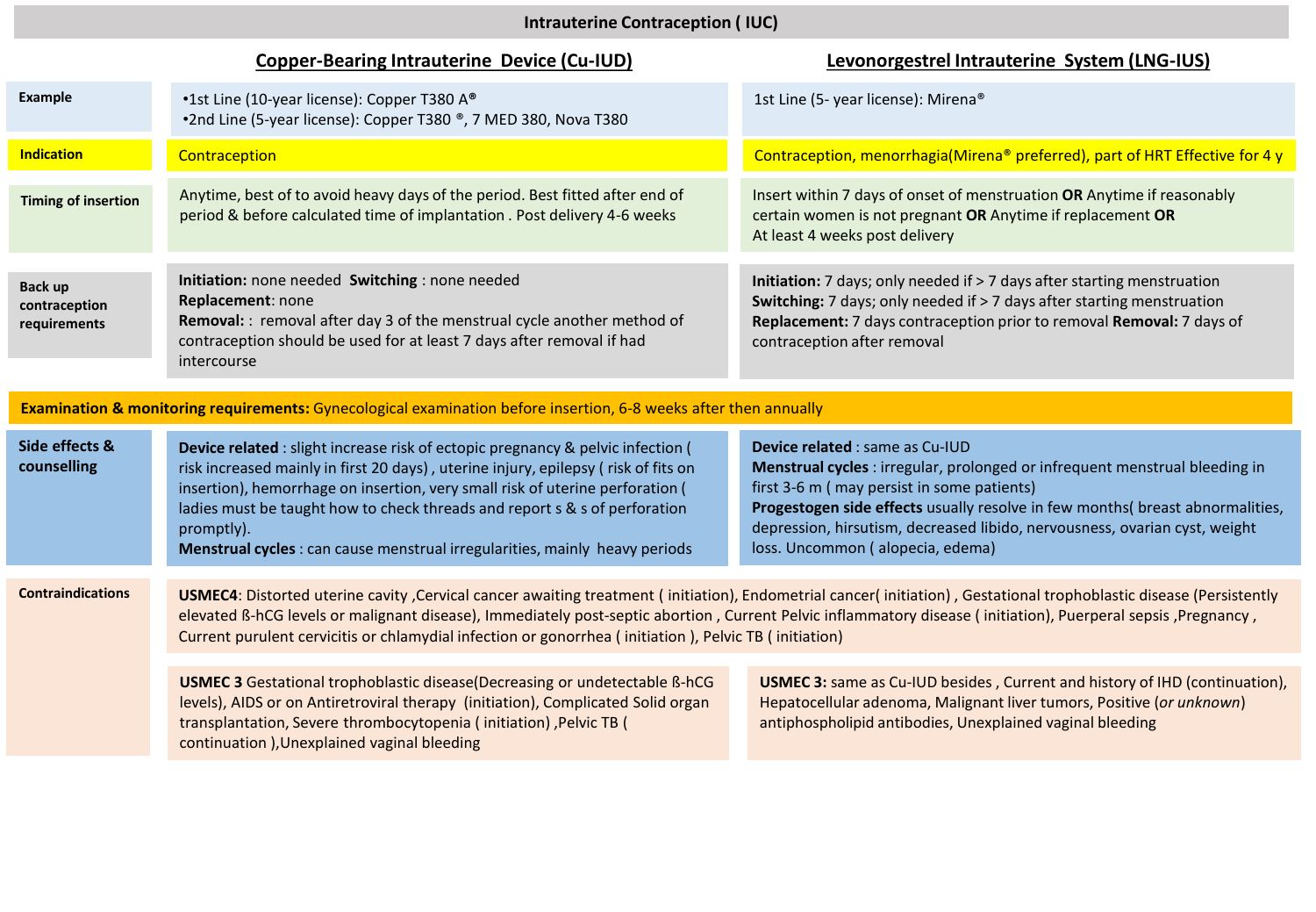### **Progesterone-only contraception ( POC)**

|                                                 | <b>Subdermal implants</b>                                                                                                                                                                                                                                                                                                                                                                                                                                                                                                                                                                                                                                                                                                        | <b>Injection</b>                                                                                                                                                                                                                                                                                                                                                                                                                                                                                               | <b>Progestin-only pill (POP)</b>                                                                                                                                                                      |
|-------------------------------------------------|----------------------------------------------------------------------------------------------------------------------------------------------------------------------------------------------------------------------------------------------------------------------------------------------------------------------------------------------------------------------------------------------------------------------------------------------------------------------------------------------------------------------------------------------------------------------------------------------------------------------------------------------------------------------------------------------------------------------------------|----------------------------------------------------------------------------------------------------------------------------------------------------------------------------------------------------------------------------------------------------------------------------------------------------------------------------------------------------------------------------------------------------------------------------------------------------------------------------------------------------------------|-------------------------------------------------------------------------------------------------------------------------------------------------------------------------------------------------------|
| Route                                           | •Nexplanon(Etonogestrel) (3-year license)                                                                                                                                                                                                                                                                                                                                                                                                                                                                                                                                                                                                                                                                                        | (Medroxyprogesterone): 12 Weekly SC or deep<br>IM Injection: Depo-provera ®, Sayana press ®                                                                                                                                                                                                                                                                                                                                                                                                                    | *Desogestrol 75mg(Cerazette ®)                                                                                                                                                                        |
| <b>Indication</b>                               | Long term revisable Contraception                                                                                                                                                                                                                                                                                                                                                                                                                                                                                                                                                                                                                                                                                                | Long term revisable Contraception.<br>Norethisterone injections can be used IM for<br>short term contraception (8 weeks)                                                                                                                                                                                                                                                                                                                                                                                       | Contraception. Norethisterone (endometriosis, to<br>arrest bleeding in DUB & menorrhagia,<br>dysmenorrhea, postponement of menstruation,                                                              |
| Timing: when to<br>start? How to<br>take?       | Insert within 5 days of onset of menstruation or<br>after 1 <sup>st</sup> trimester miscarriage OR Anytime if<br>reasonably certain women is not pregnant OR<br>Anytime if replacement OR 21-28 days post<br>delivery or 2 <sup>nd</sup> trimester miscarriage                                                                                                                                                                                                                                                                                                                                                                                                                                                                   | Inject within 5 days of onset of menstruation OR<br>within 5 days postpartum every 150mg every 12<br>weeks deep IM or 104 mg every 13 weeks SC<br>(abdomen or anterior thigh). Ca+ Vit d co<br>prescription advised. After 2 years review annualy                                                                                                                                                                                                                                                              | Start on day 1 of cycle, take at same time every<br>day. If admiration is delayed for 3 hours or more<br>for Norethisterone or 12 hours or more for<br>Desogestrol should be regarded as missed pill. |
| <b>Breast Feeding</b>                           | Delay until 4 weeks postpartum                                                                                                                                                                                                                                                                                                                                                                                                                                                                                                                                                                                                                                                                                                   | Delay until 6 weeks postpartum                                                                                                                                                                                                                                                                                                                                                                                                                                                                                 | POP don't affect breast feeding                                                                                                                                                                       |
| <b>Back up</b><br>contraception<br>requirements | Initiation: 7 days; only needed if > 5 days after<br>starting menstruation Switching: 7 days; only<br>needed if > 5 days after starting menstruation<br>Replacement: none Removal: should be removed<br>within 3 yrs                                                                                                                                                                                                                                                                                                                                                                                                                                                                                                             | Initiation: 7 days; only needed if > 7 days after<br>starting menstruation<br>Switching: 7 days; only needed if > 7 days after<br>starting menstruation<br>Replacement: none                                                                                                                                                                                                                                                                                                                                   | Initiation: 2 days; only needed if $>$ 5 days after<br>starting menstruation<br><b>Switching</b> : 2 days; only needed if $>$ 5 days after<br>starting menstruation                                   |
| Progestogen side<br>effects                     | changes, fluid retention, mood alteration, flatulence, insomnia, Uncommon: embolism & thrombosis, vulvovaginal infections.                                                                                                                                                                                                                                                                                                                                                                                                                                                                                                                                                                                                       | Common: menstrual cycle irregularities, breast abnormalities, alopecia, depression, hirsutism, dizziness, decreased libido, nervousness, ovarian cyst, weight                                                                                                                                                                                                                                                                                                                                                  |                                                                                                                                                                                                       |
| <b>Specific side</b><br>effects                 | Migration of implant, neurovascular injury,<br>angioedema                                                                                                                                                                                                                                                                                                                                                                                                                                                                                                                                                                                                                                                                        | Hypertension, vertigo, osteoporosis (no<br>monitoring is required, lipodystrophy                                                                                                                                                                                                                                                                                                                                                                                                                               | Desogestrol: contact lens intolerance, erythema<br>nodosum                                                                                                                                            |
| <b>Contraindications</b>                        | <b>USMEC4</b> ALL Current breast cancer, Acute porphyrias<br>USMEC 3 ALL Breast cancer (past and no evidence of current disease for 5 yrs), Headache with aura(continuation), Severe Cirrhosis, Current and history of IHD (continuation),<br>Hepatocellular adenoma, Malignant liver tumors, History of CVA (continuation), SLE with Positive (or unknown) antiphospholipid antibodies,<br>USMEC 3 POP same as all, besides History of bariatric surgery (Malabsorptive procedures), certain antiretroviral therapy (Ritonavir-boosted protease inhibitors), Certain<br>anticonvulsants (phenytoin, carbamazepine, barbiturates, primidone, topiramate, oxcarbazepine), certain antimicrobial therapy (Rifampicin or rifabutin) | USMEC 3 Injection same as all, besides DM with (Nephropathy/retinopathy/neuropathy) or >20 years' duration) or with vascular disease., Hypertension (systolic ≥160 or diastolic<br>≥100) or with vascular disease, Current and history of IHD (initiation), Multiple risk factors for arterial cardiovascular disease such as age, smoking, diabetes and hypertension), RA on<br>On immunosuppressive therapy, History of CVA (initiation), Severe thrombocytopenia (initiation), Unexplained vaginal bleeding |                                                                                                                                                                                                       |
| Missed pill / late<br>administration            | rule out pregnancy and use additional<br>contraception for 7 days.                                                                                                                                                                                                                                                                                                                                                                                                                                                                                                                                                                                                                                                               | If interval between dose is greater than 12<br>w & 5 days in IM administration or 13 w & 5<br>days in SC rule out pregnancy and use<br>additional contraception for 7 days.                                                                                                                                                                                                                                                                                                                                    | Take missed pill ASAP and take next pill at usual<br>time. Additional contraceptive (condoms or<br>abstain) for 2 days. EC if unprotected SI<br>occurred within 48 hours of restarting the POP.       |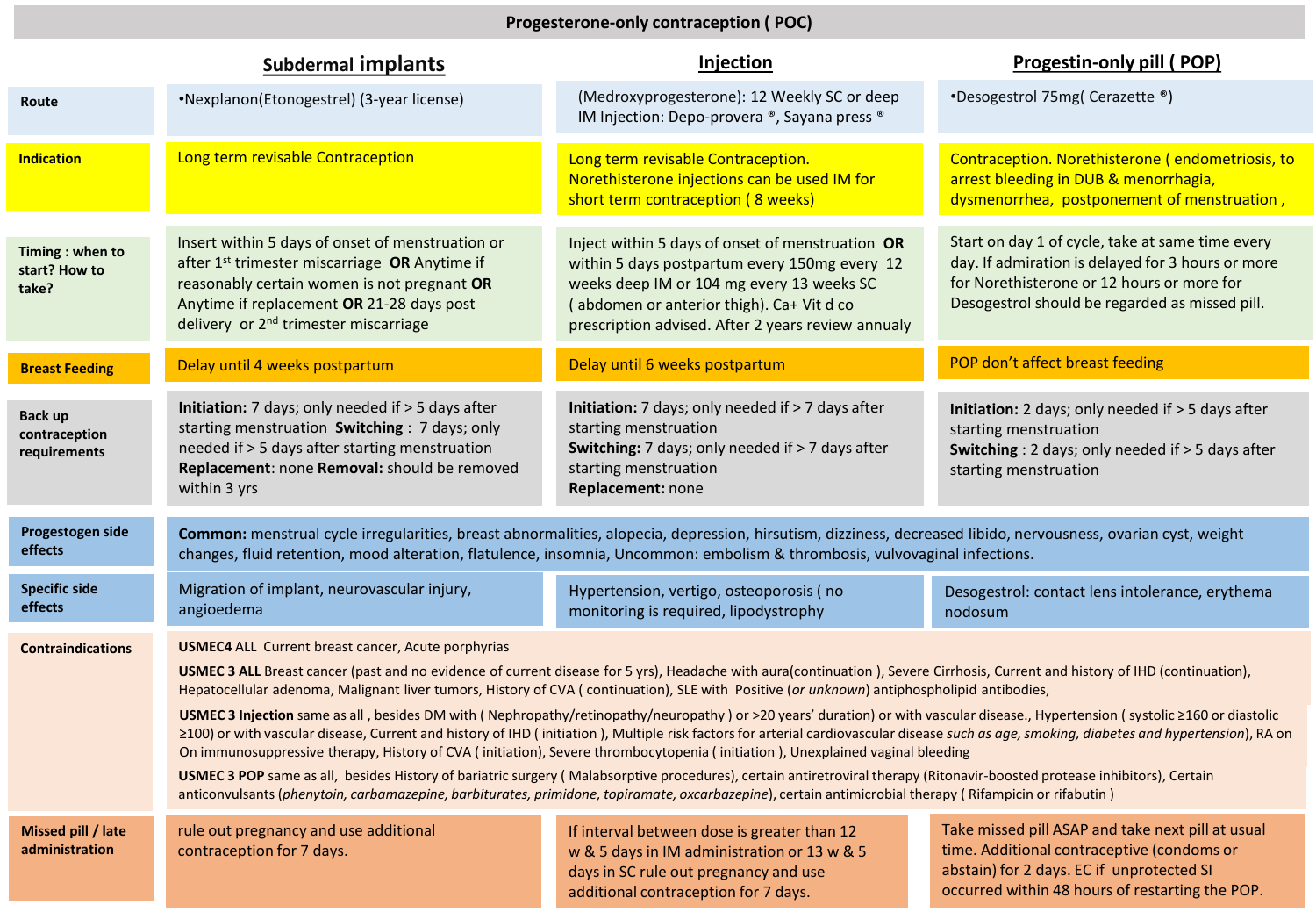|                           | <b>Combined Hormonal Contraception (CHC)</b>                                                                                                                                                                                                                                                                                                                                                                                                                                                                                                                                                                                                                                                                                                                                                                                                                                                                                                                                                                                                                                                                                              |
|---------------------------|-------------------------------------------------------------------------------------------------------------------------------------------------------------------------------------------------------------------------------------------------------------------------------------------------------------------------------------------------------------------------------------------------------------------------------------------------------------------------------------------------------------------------------------------------------------------------------------------------------------------------------------------------------------------------------------------------------------------------------------------------------------------------------------------------------------------------------------------------------------------------------------------------------------------------------------------------------------------------------------------------------------------------------------------------------------------------------------------------------------------------------------------|
| Route                     | •Oral (COCs): 1st Line is oral admiration, other routes Not a cost effective option, consider only if compliance issues with oral CHC and LARC unsuitable<br>•Transdermal patches (CTP):apply on day 1, changed on day 8 and 15 then 7 day patch free period<br>•Vaginal rings (CVR) :1 ring inserted on day 1 of cycle for 3 weeks, followed by 7-day ring free                                                                                                                                                                                                                                                                                                                                                                                                                                                                                                                                                                                                                                                                                                                                                                          |
| <b>Preparations</b>       | Monophasic : COCs containing a fixed amount of an estrogen & progestogen in each active tablet are termed 'monophasic'<br>Multiphasic: COCs with varying amounts of the two hormones are termed 'multiphasic'.<br>COCs: usually contain ethinylestradiol (range from 20-40 micrograms) as the estrogen component; mestranol and estradiol are also used. levonorgestrel or<br>norethisterone are the usual progesterone component. Desogestrol, drospirenone, dienogest, 3 <sup>rd</sup> generation (gestodene, Norgestimate) are also used                                                                                                                                                                                                                                                                                                                                                                                                                                                                                                                                                                                               |
| <b>Preparation choice</b> | 1st line: Monophasic COCs containing < 30 micrograms ethinylestradiol in combination with levonorgestrel or norethisterone (to minimize cardiovascular risk)<br>Monophasic standard strength: Marvelon®, Microgynon®<br>Monophasic low strength: Loestrin®<br>Multiphasic: Logynon®, Synphase®, not available in KSA                                                                                                                                                                                                                                                                                                                                                                                                                                                                                                                                                                                                                                                                                                                                                                                                                      |
| <b>Regimen</b>            | Traditionally: 21 day with a monthly withdrawal bleed during the 7 day hormone free interval (HFI)<br>Tailored CHC regimens can only be used with monophasic CHC containing (unlicensed use); Shortened HFI: 21 days of continuous use followed by a 4 day HFI;<br>Extended use (tricycling): 9 weeks of continuous use followed by a 4 or 7 day HFI; Flexible extended use: continuous use for 21 days or more followed by a 4 day<br>HFI when breakthrough bleeding occurs; Continuous use: continuous CHC use with no HFI.<br>Benefits of tailored regimens : less heavy or painful withdrawal bleeds, headaches, mood changes, and decreased risk of incorrect use                                                                                                                                                                                                                                                                                                                                                                                                                                                                    |
| <b>Indications</b>        | Menstrual symptoms, contraception                                                                                                                                                                                                                                                                                                                                                                                                                                                                                                                                                                                                                                                                                                                                                                                                                                                                                                                                                                                                                                                                                                         |
|                           | Estrogen related: Nausea, bloating, breast tenderness, vaginal discharge without infection, fluid retention                                                                                                                                                                                                                                                                                                                                                                                                                                                                                                                                                                                                                                                                                                                                                                                                                                                                                                                                                                                                                               |
| Side effects              | Progesterone related: (acne, headache, depression, breast symptoms, breakthrough bleeding, weight gain). Uncommon Alopecia; hypertension Rare Venous thromboembolism<br>Breast cancer: small increase in the risk of having breast cancer diagnosed in women taking the COCs; this relative risk may be due to an earlier diagnosis. The most important factor<br>for diagnosing breast cancer appears to be the age at which the contraceptive is stopped rather than the duration of use; any increase in the rate of diagnosis diminishes gradually<br>during the 10 years after stopping and disappears by 10 years.<br>Cervical cancer: Use of for 5 years or longer is associated with a small increased risk of cervical cancer; the risk diminishes after stopping and disappears by about 10 years                                                                                                                                                                                                                                                                                                                               |
| <b>Contraindications</b>  | USMEC4 Current & breast cancer, Acute porphyrias, Severe Cirrhosis, acute DVT, history of DVT with high risk for recurrence, major surgery with prolonged immobilization, migraine<br>with aura or without if age≥ 35, DM with (Nephropathy/retinopathy/neuropathy) or >20 years' duration) or with vascular disease, Hypertension (systolic ≥160 or diastolic ≥100) or<br>with vascular disease, Hepatocellular adenoma, Malignant liver tumors, Peripartum cardiomyopathy, Postpartum : <21 days, smoking Age ≥35, <15 cigarettes/day, Solid organ<br>transplantation: complicated, History of CVA, SLE with positive (or unknown) antiphospholipid antibodies, Thrombogenic mutations, complicated Valvular heart disease, acute or<br>flare up of viral hepatitis.<br>USMEC 3 Breast cancer (past and no evidence of current disease for 5 yrs), breast feeding <1 month postpartum, history of DVT with low risk of recurrence, Gallbladder disease:<br>current or medically treated, migraine without aura(continuation age 35) (initiation age≥ 35), hyperlipidemia, history of cholestasis post COC use, Hypertension: adequately |
|                           | controlled or systolic 140-159 or diastolic 90-99, inflammatory Bowel disease, postpartum 21-41 days with risk factors for VTE, smoking Age ≥35, <15 cigarettes/day, Anticonvulsants<br>: (phenytoin, carbamazepine, barbiturates, primidone, topiramate, coxcarbazepine, Lamotrigine Antimicrobial: rifampicin or rifabutin                                                                                                                                                                                                                                                                                                                                                                                                                                                                                                                                                                                                                                                                                                                                                                                                              |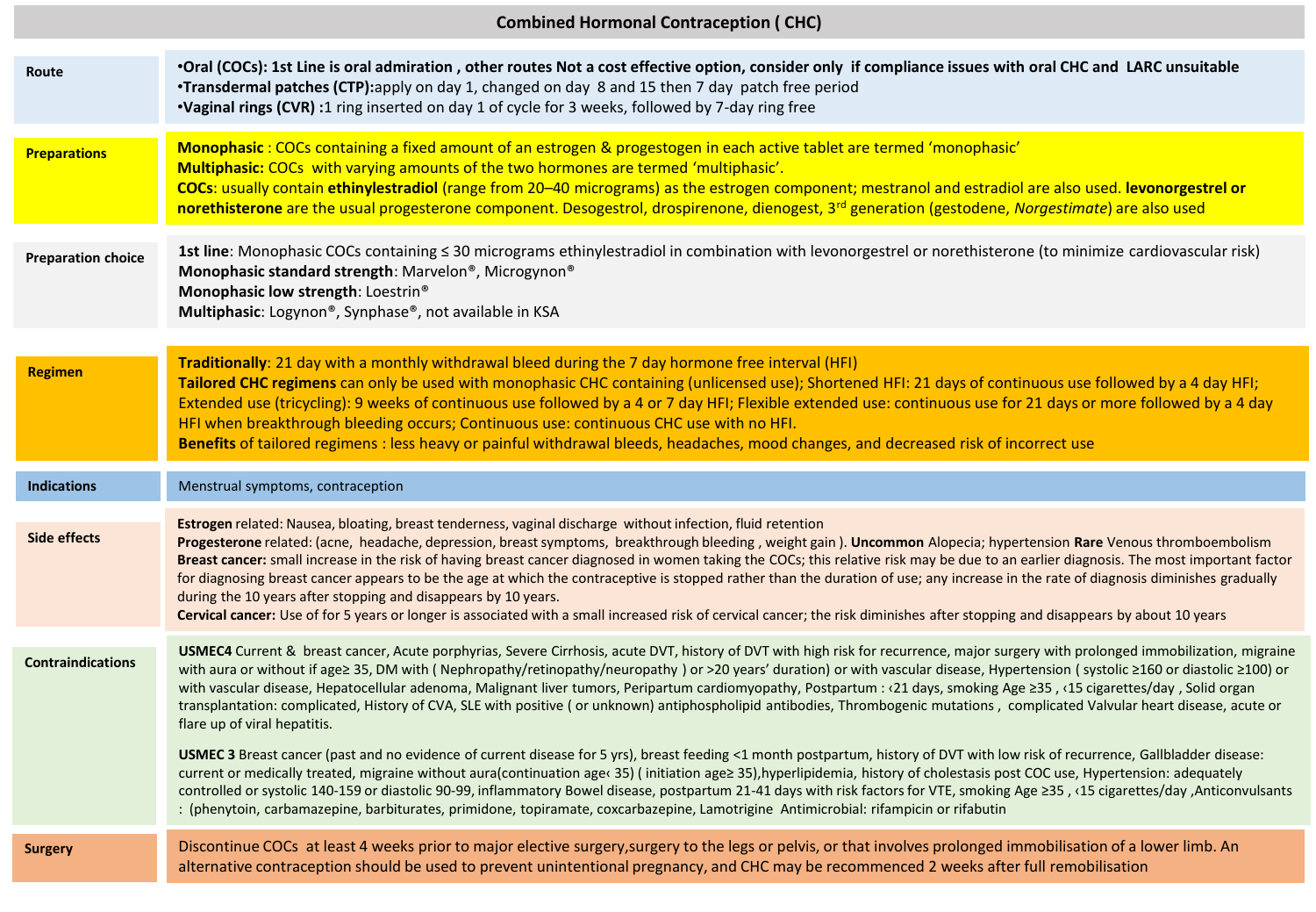|                                                                   |                                                                                                                                                                                                  | <b>Combined Hormonal Contraception (CHC)</b>                                                                                                                                                                                                                                                                                                                                                                                                                                                                                                                                                                                                                                                                                                                                                                                                                                                                                                                                                                                                                                                                                                                                                                                                                                                                                                                                                                                                                                                                                                                                                                                                                                                                                                                                                        |
|-------------------------------------------------------------------|--------------------------------------------------------------------------------------------------------------------------------------------------------------------------------------------------|-----------------------------------------------------------------------------------------------------------------------------------------------------------------------------------------------------------------------------------------------------------------------------------------------------------------------------------------------------------------------------------------------------------------------------------------------------------------------------------------------------------------------------------------------------------------------------------------------------------------------------------------------------------------------------------------------------------------------------------------------------------------------------------------------------------------------------------------------------------------------------------------------------------------------------------------------------------------------------------------------------------------------------------------------------------------------------------------------------------------------------------------------------------------------------------------------------------------------------------------------------------------------------------------------------------------------------------------------------------------------------------------------------------------------------------------------------------------------------------------------------------------------------------------------------------------------------------------------------------------------------------------------------------------------------------------------------------------------------------------------------------------------------------------------------|
| <b>Health care</b><br><b>benefits</b>                             | menopausal females under the age of 50 years                                                                                                                                                     |                                                                                                                                                                                                                                                                                                                                                                                                                                                                                                                                                                                                                                                                                                                                                                                                                                                                                                                                                                                                                                                                                                                                                                                                                                                                                                                                                                                                                                                                                                                                                                                                                                                                                                                                                                                                     |
| <b>Efficacy</b>                                                   |                                                                                                                                                                                                  |                                                                                                                                                                                                                                                                                                                                                                                                                                                                                                                                                                                                                                                                                                                                                                                                                                                                                                                                                                                                                                                                                                                                                                                                                                                                                                                                                                                                                                                                                                                                                                                                                                                                                                                                                                                                     |
| Starting,<br>switching & back<br>up contraception<br>requirements | necessary during first 7 days.<br>additional precautions (barrier methods) necessary for first 7 days<br>if started after day 5 following treatment                                              | Reduced risk of ovarian, endometrial and colorectal cancer, Predictable bleeding patterns, Reduced dysmenorrhoea and menorrhagia, Management of symptoms<br>of PCOS, endometriosis and premenstrual syndrome, Improvement of acne, Reduced menopausal symptoms, Maintaining bone mineral density in peri-<br>User-dependant; if used perfectly (i.e. correctly and consistently) failure rate is less than 1%<br>•Certain factors such as the weight, malabsorption (COC only), and drug interactions may contribute to contraceptive failure<br>•Start in the first 5 days OR anytime if reasonably certain woman is not pregnant starting on day 6 of cycle or later, additional precautions (barrier methods)<br>•Changing to COC containing different progestogen: If previous contraceptive used correctly start the first active tablet of new brand immediately<br>•Changing from progestogen-only tablet: If previous contraceptive used correctly, or pregnancy can reasonably be excluded, start new brand immediately,<br>•After childbirth (not breast-feeding) : 3 weeks in the absence of additional risk factors for thromboembolism, or 6 weeks after childbirth in the presence of<br>additional risk factors for thromboembolism additional precautions (barrier methods) necessary for first 7 days<br>*After abortion, miscarriage, ectopic pregnancy or gestational trophoblastic disease: additional contraceptive precautions (barrier methods) required for 7 days<br>IF TWO or MORE pills have been missed (>72 since last pill in current packet or >48 hours late starting first pill in new packet)<br><b>Continuing contraceptive cover</b><br>•The most recent pill missed should be taken as soon as possible. - if vomiting or diarrhea, take the next pill as soon |
| <b>Breast feeding</b>                                             | Avoid until weaning or after 6 weeks                                                                                                                                                             |                                                                                                                                                                                                                                                                                                                                                                                                                                                                                                                                                                                                                                                                                                                                                                                                                                                                                                                                                                                                                                                                                                                                                                                                                                                                                                                                                                                                                                                                                                                                                                                                                                                                                                                                                                                                     |
| <b>Missed pill</b><br>Sick day rule                               | If ONE pill has been missed $(48 - 72$ hours<br>since last pill in current packet or 24-48<br>hours late starting first pill in new pack)                                                        |                                                                                                                                                                                                                                                                                                                                                                                                                                                                                                                                                                                                                                                                                                                                                                                                                                                                                                                                                                                                                                                                                                                                                                                                                                                                                                                                                                                                                                                                                                                                                                                                                                                                                                                                                                                                     |
|                                                                   | <b>Continuing contraceptive cover</b><br>•The missed pill should be taken as soon as<br>it is remembered<br>•The remaining pills should be continued at                                          | as tolerated<br>.The remaining pills should be continued at the usual time.<br>•Condoms should be used or sex avoided until seven consecutive active pills have been taken. This advice may be over-cautious in<br>the second and third weeks, but the advice is a back-up in the event that further pills are missed.                                                                                                                                                                                                                                                                                                                                                                                                                                                                                                                                                                                                                                                                                                                                                                                                                                                                                                                                                                                                                                                                                                                                                                                                                                                                                                                                                                                                                                                                              |
|                                                                   | the usual time                                                                                                                                                                                   | Minimising the risk of pregnancy<br>•If pills are missed in the 1 <sup>st</sup> week (Pills 1-7): EC should be considered if unprotected sex occurred in the pill-free interval or in the                                                                                                                                                                                                                                                                                                                                                                                                                                                                                                                                                                                                                                                                                                                                                                                                                                                                                                                                                                                                                                                                                                                                                                                                                                                                                                                                                                                                                                                                                                                                                                                                           |
|                                                                   | Minimising the risk of pregnancy<br>EC is not usually required but may<br>need to be considered if pills have<br>been missed earlier in the packet or in<br>the last week of the previous packet | first week of pill taking<br>. If pills are missed in the second week (pills 8-14): No indication for EC if pills in the preceding 7 days have been taken consistently<br>and correctly, provided the pills thereafter are taken correctly and additional contraceptive precautions used<br>. If pills are missed in the third week (pills 15-21): OMIT THE PILL-FREE INTERVAL by finishing the pills in the current pack (or<br>discarding any placebo tablets) and starting a new pack the next day                                                                                                                                                                                                                                                                                                                                                                                                                                                                                                                                                                                                                                                                                                                                                                                                                                                                                                                                                                                                                                                                                                                                                                                                                                                                                               |
| Acne                                                              |                                                                                                                                                                                                  | • If side effect for current COC switch to COC with progestogen that has minimal androgenic effect; desogestrel, gestodene, or norgestimate (Marvelon®)<br>If coverage unrespected to topical there was and architectics: Co Cunripolial 2000/35 take (Not licensed solely for contraception). Higher VTE ricky                                                                                                                                                                                                                                                                                                                                                                                                                                                                                                                                                                                                                                                                                                                                                                                                                                                                                                                                                                                                                                                                                                                                                                                                                                                                                                                                                                                                                                                                                     |

• If severe acne unresponsive to topical therapy and oral antibiotics: **Co-Cyprindiol 2000/35** tabs (Not licensed solely for contraception) .Higher VTE risk: Discontinue 3-4 cycles after acne has resolved. Continuation of treatment with co-cyprindiol should be under a specialist. Higher risk of meningioma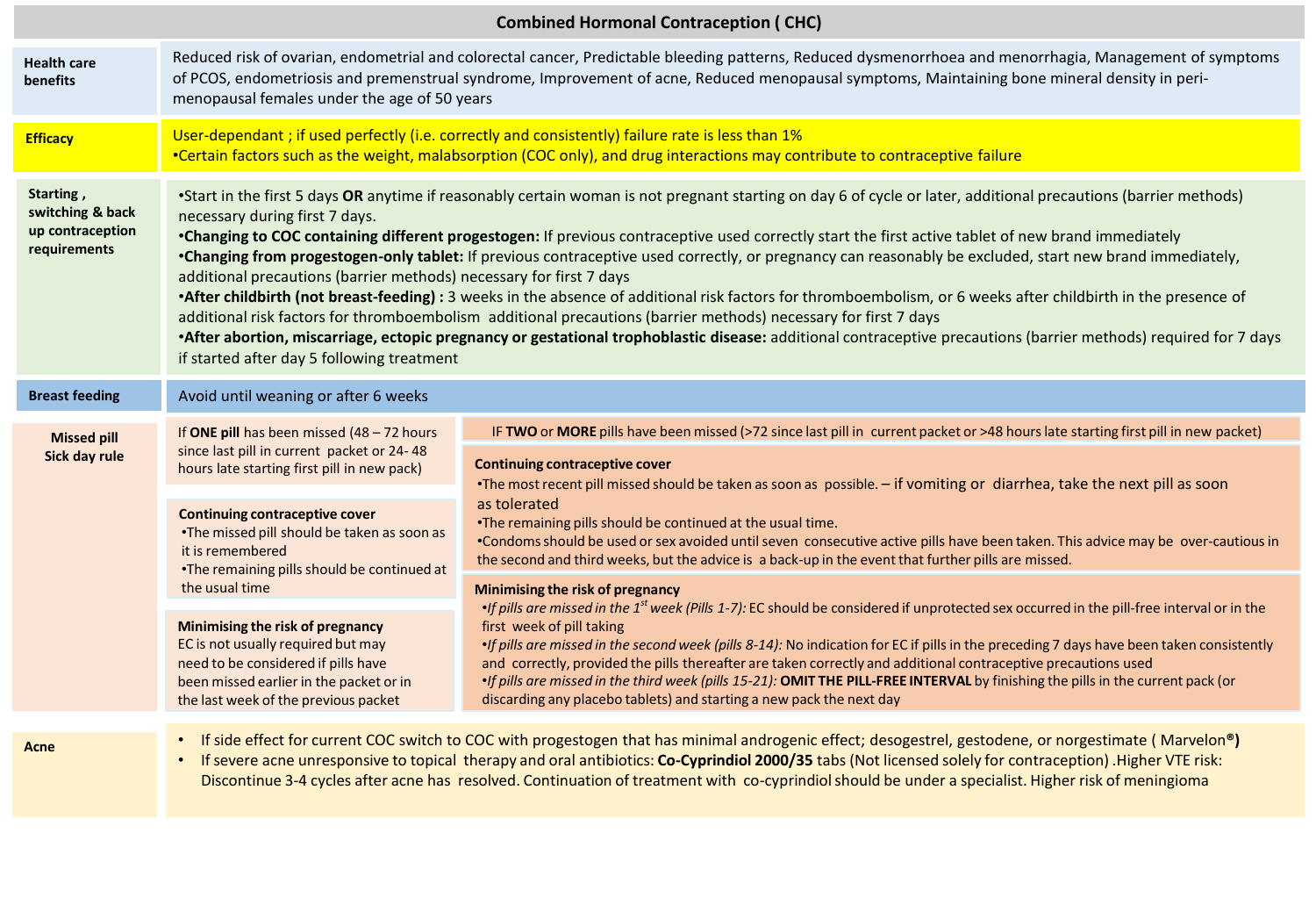| <b>Condition</b>         | <b>Options</b>                                                                                                                                                           | <b>Remarks</b>                                                                                                                                                                                     |
|--------------------------|--------------------------------------------------------------------------------------------------------------------------------------------------------------------------|----------------------------------------------------------------------------------------------------------------------------------------------------------------------------------------------------|
| Age                      | POP, progesterone implants and LNG-IUD are safer<br>options in older women with high CVD risk                                                                            | Healthy, non-smoking women without specific risk factors for cardiovascular<br>disease can continue use till age of 50-55                                                                          |
| Postpartum               | POP can be use immediately after delivery USMEC 1<br>COC can be used 4-6 weeks after delivery                                                                            | IUDs can be placed at anytime postpartum, although there may be an increased<br>risk of expulsion if placed less than 4 weeks from delivery.                                                       |
| <b>Breast feeding</b>    | <b>POC</b>                                                                                                                                                               | Exclusively breast-feeding mom, with amenorrhea, meet criteria of LAM method<br>of contraception                                                                                                   |
| Trophoblastic<br>disease | Any                                                                                                                                                                      | Trophoblastic disease treated with suction curettage and falling or undetectable<br>HCG - Any hormonal method of contraception is considered appropriate                                           |
| <b>Obesity</b>           | POP and LNG-IUD is considered safer option in women<br>with obesity and older then 35yrs<br>CHC is rated as USMEC 2 for women with obesity                               | Surgery compromising the absorption of oral medication like Rouxen-Y gastric<br>bypass or biliopancreatic diversion -should not use oral contraception USMEC3                                      |
| <b>Migraine</b>          | No restriction in use of progesterone only methods<br>in patient with migraine with or without aura<br>USMEC1                                                            | CHC can be used in women with migraine without<br>aura and no other risk factor for stroke USMEC2                                                                                                  |
| <b>Diabetes</b>          | POP, LNG-IUD and subdermal implants are suitable options                                                                                                                 | Uncomplicated Insulin and non-insulin dependent diabetics-hormonal methods of<br>contraception are USMEC2<br>DMPA is also USMEC 3 in such patient as of increase lipoprotein profile               |
| Hypertension             | BP below 140/90- any contraceptive method can be used                                                                                                                    | Women on antihypertensive medication progesterone only or non hormonal<br>methods are recommended<br>DMPA is also USMEC 3 in such patient as of increase lipoprotein profile                       |
| <b>Mood Disorders</b>    | Women with depressive disorders can use all methods of<br>hormonal contraception                                                                                         | CHC does not modify the metabolism and effectiveness of SSRI and SNRI                                                                                                                              |
| <b>Drug interaction</b>  | Women taking Rifampin and liver enzyme inducing<br>antiepileptic and antiretroviral medication that interfere<br>with contraceptive efficacy can use<br>DMPA and LNG-IUD | COC and POP are not recommended because of increased contraceptive failure<br>(USMEC 3)<br>All other broad-spectrum antibiotics, antifungal and antiparasitic do not<br>interfere with OC efficacy |
| <b>Epilepsy</b>          | Avoid oral routes with certain anticonvulsants                                                                                                                           | Certain anticonvulsants (phenytoin, carbamazepine, barbiturates, primidone,<br>topiramate, oxcarbazepine)                                                                                          |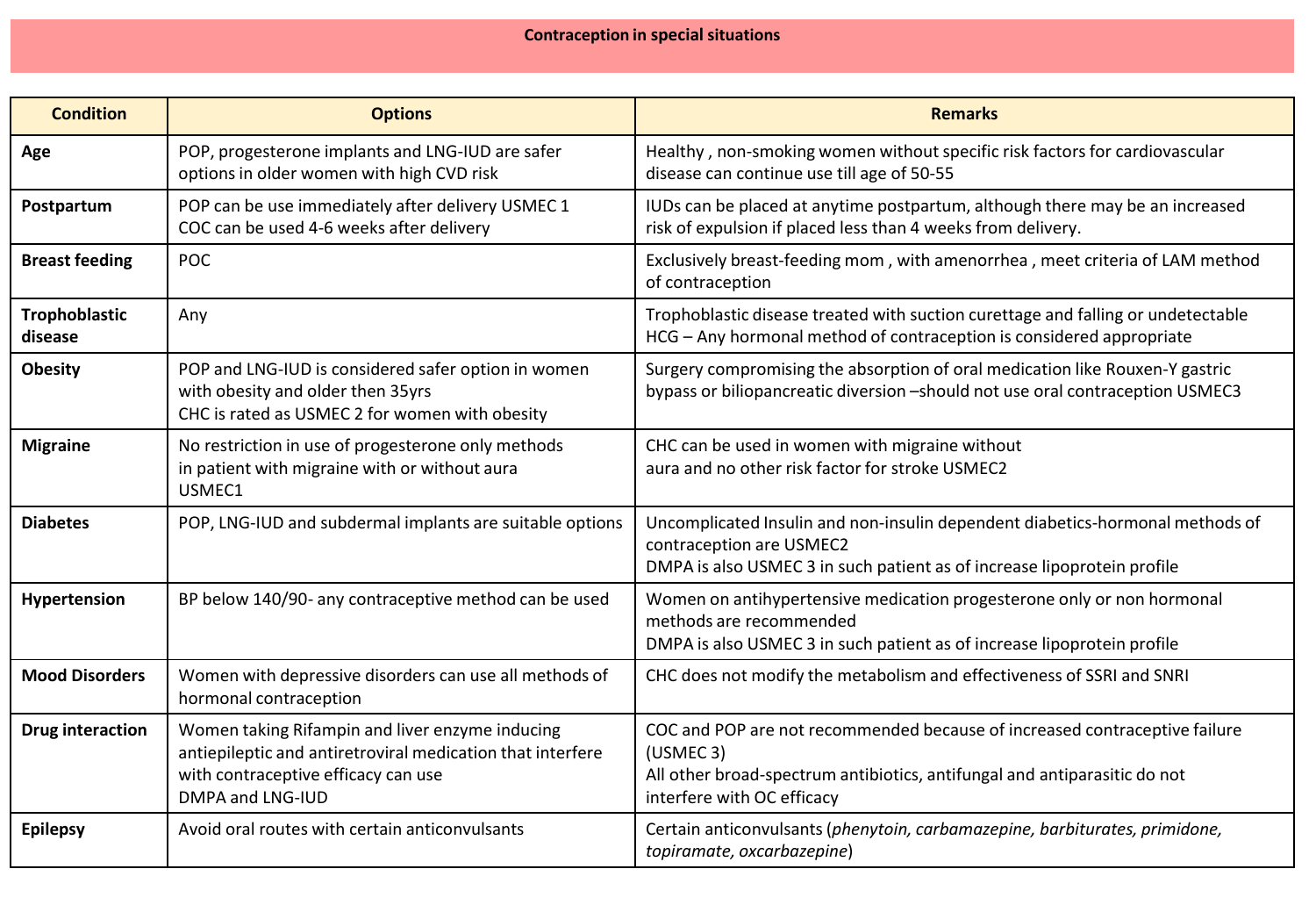#### **Approaching Menopause**

#### **Emergency Contraception**

**Choice of Contraception**: Methods that can be used without restriction

- Barrier methods
- Copper intra-uterine devices (IUD)
- Levonorgesterel releasing Intrauterine system (IUS)
- Progesterone only pill, progesterone only implant
- Progesterone only injections can be used until age of 50
- Combined hormonal contraception is not contraindicated by age alone but factors like smoking and migraine history must be considered. If suitable, a pill containing 20 mcg of ethinylestradiol is a reasonable first choice.

#### **Non-contraceptive Benefits can influence the choice of contraceptive:**

- Vasomotor symptoms (hot flushes): combined hormonal contraception may reduce symptoms.
- Osteoporosis: Combined hormonal contraception may increase bone mineral density. Depot medoxyprogesterone acetate can reduce BMD.
- Menstrual pain, bleeding, and irregularity: combined hormonal contraception may reduce symptoms. Progestogen-only methods may reduce pain
- Heavy menstrual bleeding: The LNG-IUS reduces menstrual bleeding and can cause amenorrhoea.

#### **Advise Women that Hormone Replacement Therapy does not provide contraception**

#### **Stopping Contraception**

#### **If using a non-hormonal method of contraception:** Continue until:

- 1y of amenorrhoea > 50 years of age Or 2 years of amenorrhoea < 50 years of age
- If a women continues to menstruate >55years, advise contraception use until 1 year of amenorrhoea has passed.

#### **If using a hormonal method of contraception:**

If woman wishes to stop contraception aged <50 years: advise to switch to a non-hormonal method and wait until 2 years of amenorrhoea (3 years if switching from progestogen only injections)

#### *Combined hormonal contraception and progestogen only injections*

- Continue until aged 50, then switch to a non-hormonal method OR switch to one of the following: POP, Progestogen only implant or LNG-IUS
- Follow advice for chosen method

#### *POP, Progestogen only implant or LNG-IUS*

- Continue until aged 55
- if woman still not amenorrhoeic at the age of 55 continue until 1 year of amenorrhoea
- If amenorrhoeic and aged > 50, arrange confirmation of menopause (two FSH readings taken 6 weeks apart and results of both tests are >30) and continue contraception for another year

| <b>METHOD</b>                         | <b>DOSAGE</b>                                                                                                                           | <b>TIMING OF USE AFTER</b><br><b>UPSI</b> |
|---------------------------------------|-----------------------------------------------------------------------------------------------------------------------------------------|-------------------------------------------|
| <b>Combined oral</b><br>contraceptive | 100 mcg of ethinyl estradiol plus<br>0.5 mg of levonorgestrel; two<br>doses taken 12 hours apart<br>4 Pills stat and 4 pills 12 h later | 5 days                                    |
| Levonorgestrel, split<br>dose         | 0.75 mg; two doses taken at the<br>same time or 12 hours apart                                                                          | 3 days                                    |
| Levonorgestrel, single<br>dose        | 1.5 mg, single dose                                                                                                                     | 3 days                                    |
| <b>Ulipristal (Ella)</b>              | 30 mg, single dose                                                                                                                      | 5days                                     |
| Cu-IUD                                | Single device, can be left for<br>long term contraception                                                                               | 5 days                                    |

#### *References*

US Medical Eligibility Criteria (US MEC) for Contraceptive Use 2020 The American College of Obstetricians & Gynecologists